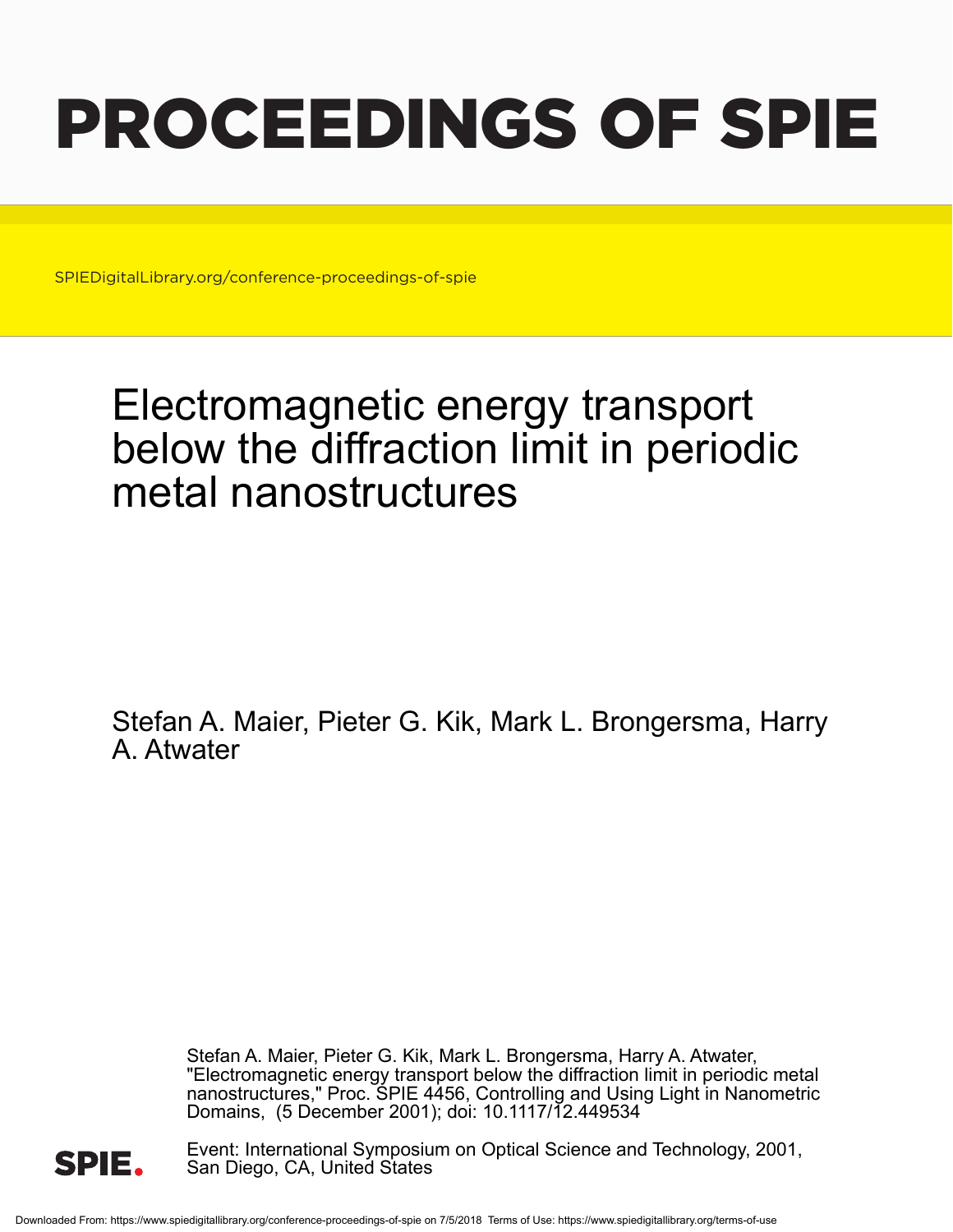## Electromagnetic energy transport below the diffraction limit in periodic metal nanostructures

Stefan A. Maier, Pieter G. Kik, Mark L. Brongersma, and Harry A. Atwater Thomas J. Watson Laboratory of Applied Physics, California Institute of Technology, Pasadena, CA

#### ABSTRACT

We investigate the possibility of using arrays of closely spaced metal nanoparticles as waveguides for electromagnetic energy below the diffraction limit of visible light. Coupling between adjacent particles sets up coupled plasmon modes that give rise to coherent propagation of energy along the array. A point dipole analysis predicts group velocities of energy transport that exceed 0. ic along straight arrays and shows that energy transmission through chain networks such as corners and tee structures is possible at high efficiencies. Although radiation losses into the far field are negligible due to the near-field nature of the coupling, resistive heating leads to transmission losses of about 3dB/500 nm for gold and silver particles. We confirmed the predictions ofthis analytical model using numeric finite difference time domain (FDTD) simulations. Also, we have fabricated gold nanoparticle arrays using electron beam lithography to study this type of electromagnetic energy transport. A modified illumination near field scanning optical microscope (NSOM) was used as a local excitation source of a nanoparticle in these arrays. Transport is studied by imaging the fluorescence of dye-filled latex beads positioned next to the nanoparticle arrays. We report on initial experiments of this kind.

Keywords: NSOM, near-field optics, metal nanoparticle, surface plasmon, plasmon waveguide

#### 1. Introduction

In recent years, tremendous progress has been made in the miniaturization of optical devices due to advancements in key technologies such as planar waveguides and photonic crystals.<sup>1,2</sup> The size and density of optical devices employing these technologies is nonetheless limited by the diffraction limit  $\lambda/2n$ , which imposes a lower size limit of a few hundred nanometers on the optical mode size in integrated optical components.' Another limitation for further integration is the guiding geometry. Whereas photonic crystals allow for guiding of visible light around sharp corners<sup>2</sup>, this is not possible in planar waveguides for which radiation leakage occurs at bends.'

A new method for guiding of electromagnetic energy that allows for device sizes below the diffraction limit has recently been proposed, relying on near-field interactions between closely spaced noble metal nanoparticles that can be efficiently excited at their surface plasmon frequency.<sup>3</sup> Using an analytical dipole model we showed that guiding of electromagnetic energy in arrays of closely spaced metal nanoparticles is due to near-field interactions between adjacent particles that sets up coupled plasmon modes leading to coherent propagation of energy along these arrays.4'5 These plasmon waveguides allow for a variety of different subwavelength guiding geometries such as corners and tee-structures, and an all-optical switch can be designed employing interference effects.<sup>4</sup> We confirmed the guiding principle in a large scale analogue to plasmon waveguides in different geometries operating in the microwave regime and found close confmement of the electromagnetic energy to the guiding structures which in this case were composed of closely spaced metal rods.<sup>6,7</sup>

In this article, we report on our recent efforts to fabricate and characterize plasmon waveguides consisting of arrays of closely spaced gold nanoparticles. In section 2, we describe theoretical modeling of plasmon waveguides using both an analytical dipole model and numeric finite difference time domain (FDTD) methods. Section 3 describes the fabrication of plasmon waveguides using electron beam lithography and the optical characterization of the structures using a near field optical microscope (NSOM). Section 4 presents initial experimental results of these characterizations and discusses important issues for future work. We end by summarizing the present status of our work on plasmon waveguides.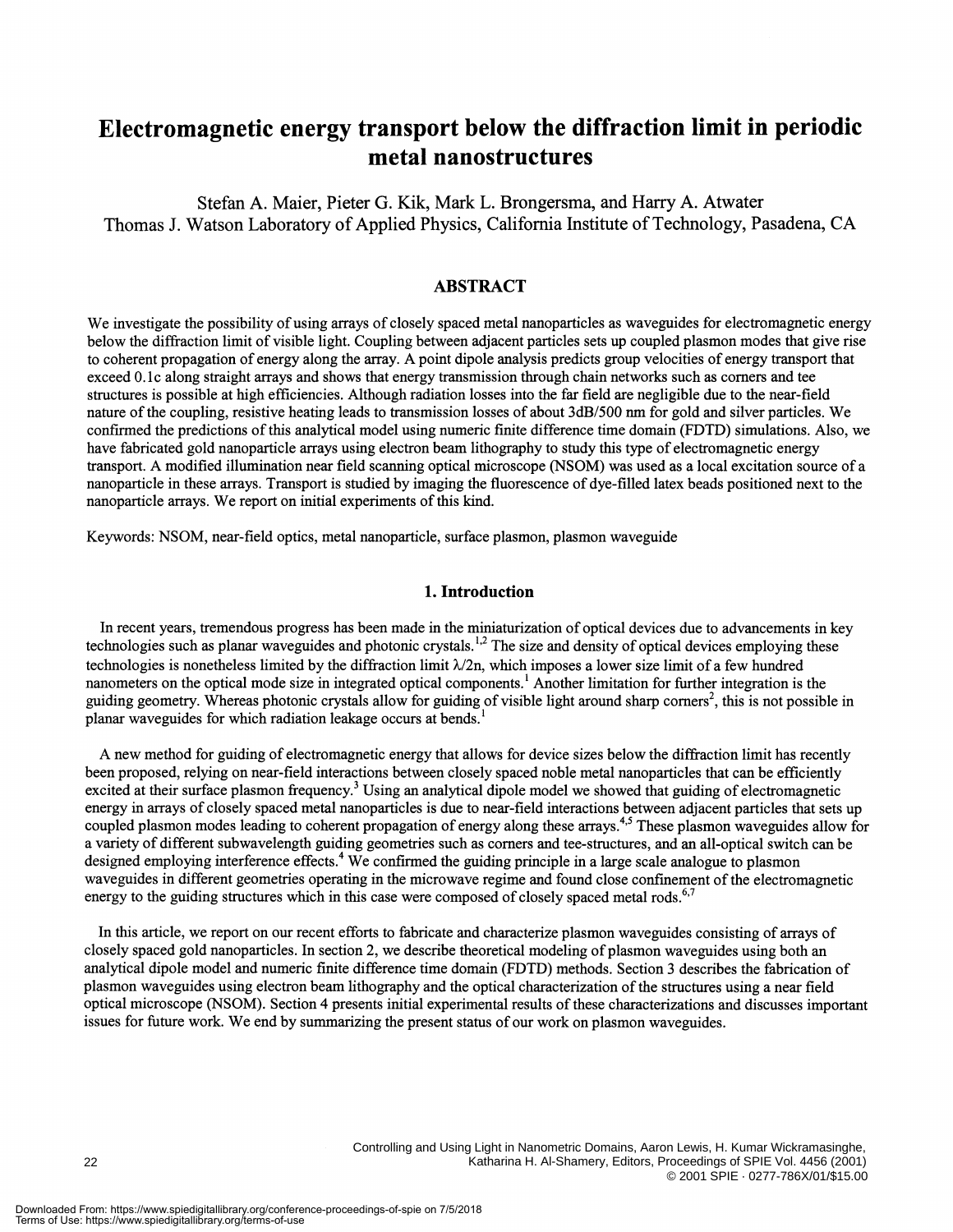#### 2. Theoretical modeling of plasmon waveguides

#### 2.1. The surface plasmon resonance of metal nanoparticles

Single noble metal nanoparticles interact strongly with visible light when excited at their dipole surface plasmon frequency.<sup>8</sup> he surface of the nanoparticle confines the conduction electrons inside the particle and sets up an effective restoring force leading to resonant behavior. Quasistatic Mie theory allows for an analytical description of this resonance for gold particles with diameters between 10-80 nm.<sup>9</sup>

The dipole surface plasmon resonance of small metal nanoparticles can be observed both in the far and in the near-field. Figure 1 shows calculated absorption, scattering and extinction efficiencies Q which are defined as the respective cross sections normalized by the geometrical cross section of a 30 nm Au particle in a medium with refractive index  $n=1.33$  with the dipole surface plasmon peak occurring at 2.4 eV ( $\sim$ 520 nm). This peak in the cross sections is due to a resonance in the polarizability  $\alpha$  of the particle, which can be expressed for small spherical particles with radius R and dielectric function  $\varepsilon$ surrounded by a host with dielectric constant  $\varepsilon_m$  in the quasistatic limit as

$$
\alpha = 4\pi\varepsilon_0 R^3 \frac{\varepsilon - \varepsilon_m}{\varepsilon + 2\varepsilon_m}.
$$

The resonance occurs when the Fröhlich condition

$$
\varepsilon(\omega) = -2\varepsilon_m. \tag{2}
$$

is met and is thus influenced by the surrounding host. Particle shapes different from spheres can also be used to tune the resonance throughout the range of visible light.<sup>8</sup>



Figure 1. Optical extinction, absorption and scattering efficiencies for 30 nm Au spheres in a medium with refractive index n=1.33 calculated using quasistatic Mie theory. The efficiencies are defined as the respective cross sections divided by the geometrical cross section of the spheres.

The plasmon resonance can also be observed in the near-field in close vicinity of the particle using a photon scanning near field optical microscope. Noble metal particles illuminated by evanescent waves in total internal reflection geometry show an enhanced near field when excited at resonance.<sup>10</sup> This enhanced field can be probed with an NSOM tip brought in close proximity to the particle but can not be detected in the far field due to its evanescent character.

#### 2.2. Dipole model of the energy transfer in plasmon waveguides

The resonance in the polarizability of a single noble metal nanoparticle at the surface plasmon resonance can be employed to guide electromagnetic energy along an array of such particles. The resonance increases the interaction strength between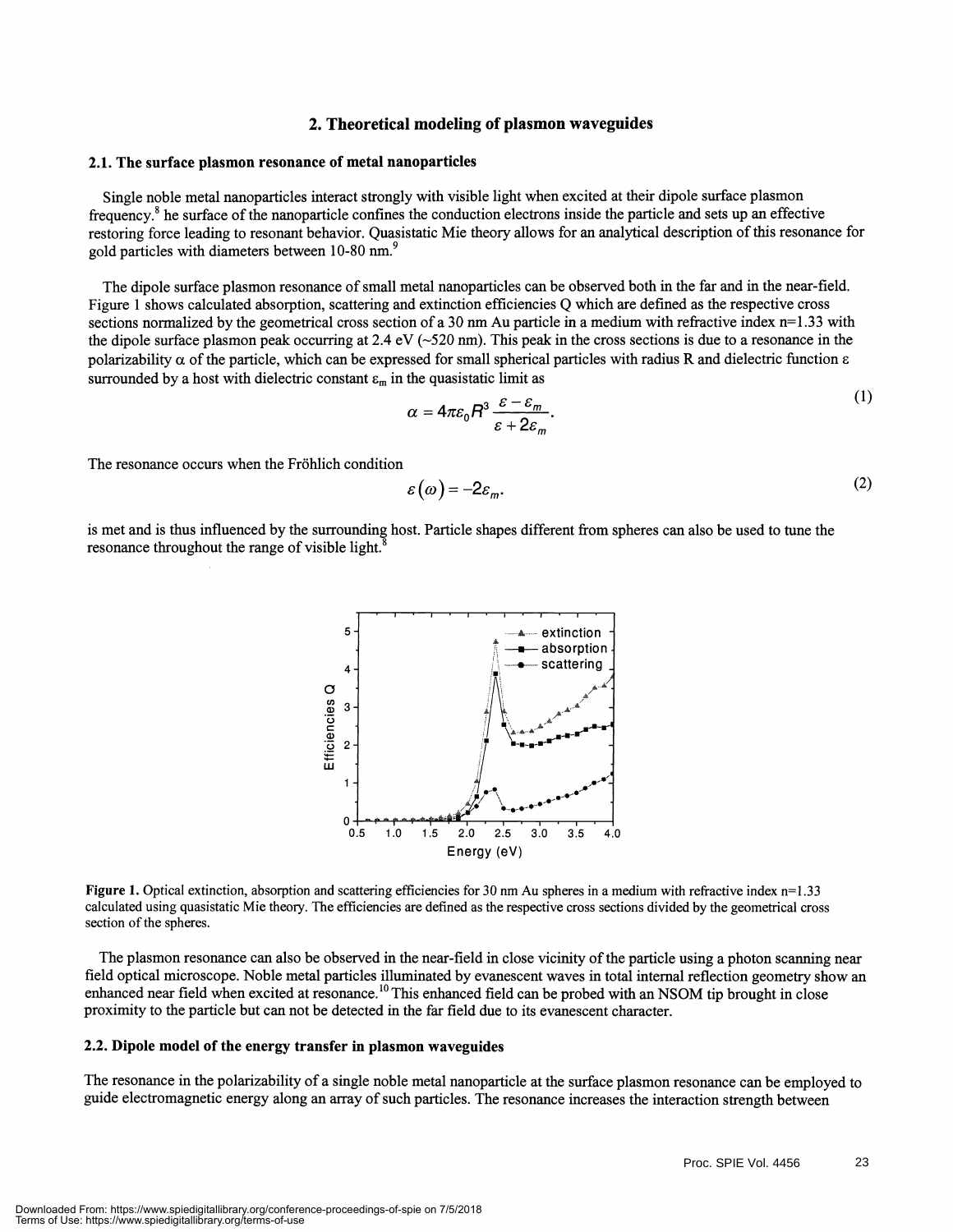adjacent particles. Indeed, it has been observed that a chain of closely spaced Au nanoparticles shows a collective behavior when excited in total internal reflection geometry.<sup>"</sup> We have modeled the near-field coupling between closely spaced particles that sets up coupled plasmon modes.<sup>4,5</sup> In the following, we will briefly discuss the nature of these modes.

When metal nanoparticles are spaced close together (separation a few tens of nanometers), as depicted in the inset of figure 2, the strongly distance dependent near-field term in the expansion of the electric dipole interaction dominates. The interaction strength and the relative phase of the electric field in neighboring particles are both polarization and frequency dependent. This interaction leads to coherent modes with a wavevector k along the nanoparticle array. One can calculate a dispersion relation for energy propagation along the array by taking into account nth nearest neighbor interactions via a polarization dependent interaction frequency  $\omega_1$  derived from the electromagnetic interaction term and the plasmon dipole resonance at  $\omega_0$  of a single nanoparticle. Figure 2 shows the results of such a calculation for modes with the dipole oscillation along the chain (longitudinal modes L) and for modes polarized perpendicular to the chain (transverse modes T). Calculations were done including nearest-neighbor coupling only (solid lines) and including up to five nearest neighbors in the coupling term (dashed lines) for an infinite linear array of metal nanoparticles. The inclusion of up to five nearest neighbors has little effect on the dispersion curves, confirming that the interaction is dominated by nearest neighbor coupling. For both polarizations, the propagation velocity of the guided energy given by the slope  $d\omega/dk$  of the dispersion relation is highest at the resonance frequency  $\omega_0$ . At this frequency, the wavelength of the guided mode is four particle spacings. Calculations for 50 nm silver and gold spheres with a center-to-center distance of 75 nm show energy propagation velocities of about 10% of the speed oflight. This is ten times faster than the saturation velocities of electrons in typical semiconductor devices.



Figure 2. Dispersion relation for plasmon modes in a linear chain (see inset) of metal nanoparticles, showing the twofold degenerate branch corresponding to transverse modes (T) and the branch corresponding to longitudinal modes (L). Results are shown for calculations incorporating nearest-neighbor interactions only (solid curve), and including up to fifth-nearest neighbor interactions (dotted curve). The small difference in the dispersion curves illustrates that mode propagation in plasmon waveguides is dominated by near-field interactions.

Another important parameter in waveguide design aside from the dispersion relation is loss. Internal and radiation damping are also accounted for in the model.<sup>4,5</sup> In plasmon waveguides, the loss is due to internal damping of the plasmon oscillation in each nanoparticle. This damping due to resistive heating was shown to induce transmission losses of about  $3dB/500$  nm.<sup>4,5</sup> Losses due to radiation can be neglected in these waveguides due to the near-field nature of the coupling.

Using this analytical dipole model, we analyzed the transmission characteristics of several circuit elements such as 90 degree corners and tee structures for signal splitting.<sup>4,5</sup> We found that signals can be guided through such structures with negligible radiation losses due to the fact that the coupling is dominated by near-field terms. Power transmission coefficients for the guiding of energy around sharp bends are highly polarization dependent and are typically >50%. Due to the coherent nature of the propagation, it is also possible to design all-optical switches that rely on interference effects, such as Mach-Zehnder interferometers.<sup>4</sup>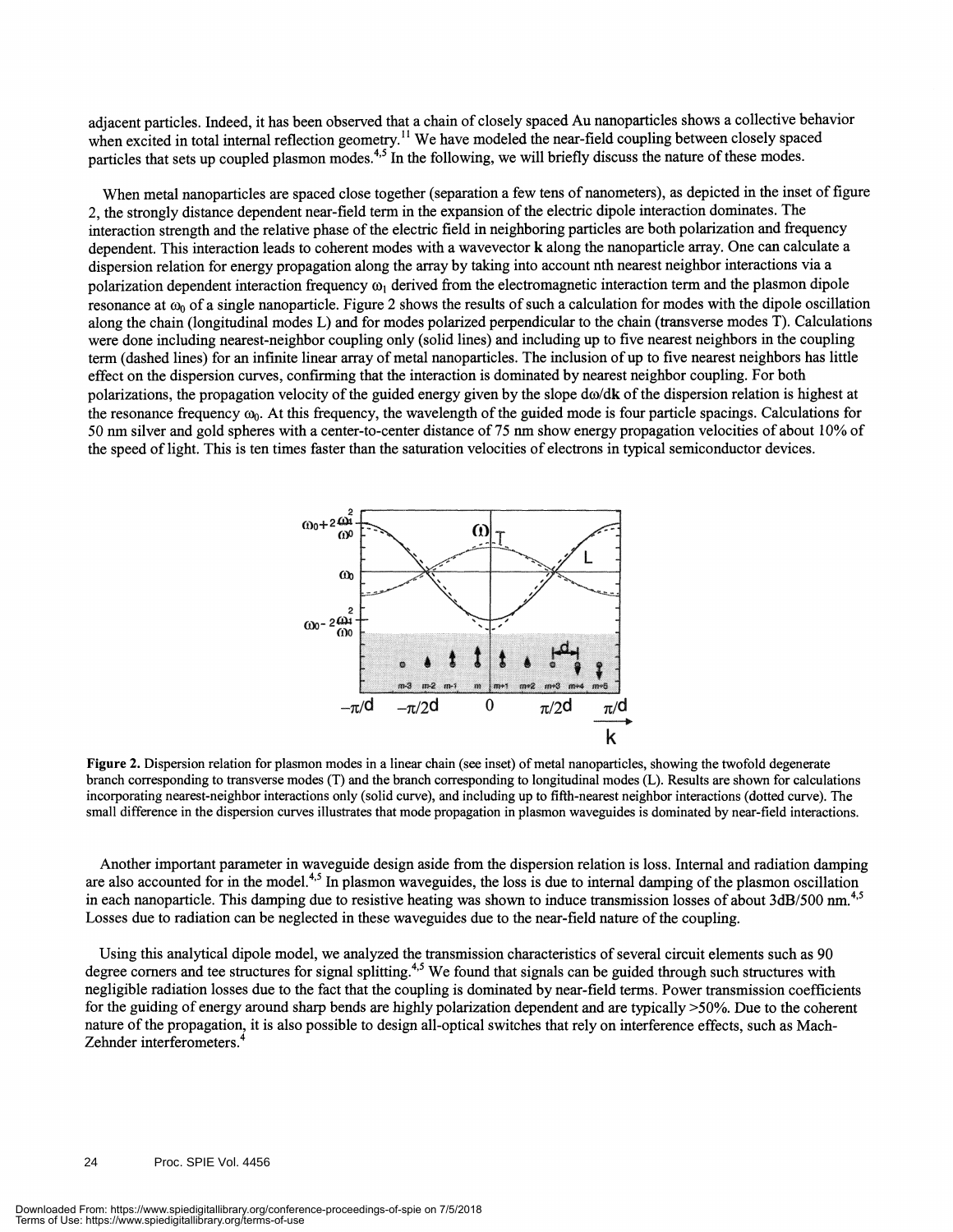#### 2.3. FDTD simulations of plasmon waveguides

To test the validity of our analytical dipole approximation model, we conduct FDTD simulations ofplasmon waveguides in a variety of geometries. Figure 3 shows results of our simulations for a chain of seven 50 mn Au particles in air with a centerto-center distance of 75 nm along the x-direction. A transverse plasmon mode is locally excited via a dipole pointing in the zdirection on the left side of the particle chain at the surface plasmon frequency of a single particle located at 481 nm. The plots show the z component of the electric field in the x-y plane at  $z=0$  at different time points  $t_x$  after the dipole field is turned on at time  $t_1$ . The interval between time points is  $1.9x10^{-16}$ s which is a tenth of the dipole oscillation period.



Figure 3. FDTD simulations of a chain of seven 50 nm Au particles with a center-to-center distance of 75 nm in air. The plots show the zcomponent of the evolving electric field on a linear scale after the structure is locally excited via a dipole source at 48 1 nm placed on the left side of the chain

The electric field is clearly confmed to the guiding nanoparticle array. Careful examinations of our initial calculations confirm a power loss along the arrays on the order of 3dB/500 nm as predicted by our analytical dipole model. The simulations also suggest a wavelength of the guided wave of about 6 particle spacings, whereas the dispersion relation in figure 2 suggests a wavelength of4 particle spacings for resonant excitations. The structure is possibly excited above its resonance frequency, which means that the surface plasmon frequency of a chain of Au particles is lower than the resonance frequency of a single particle which in air is located at 481 nm. This shift of the plasmon frequency is due to dipole-dipole interactions between closely spaced nanoparticles and has been previously observed in the far field. 12

We intent to extend our initial FDTD simulations to plasmon waveguides composed out of longer chains of metal particles imbedded in various dielectric hosts and to study their transmission characteristics for different particle shapes and spacings.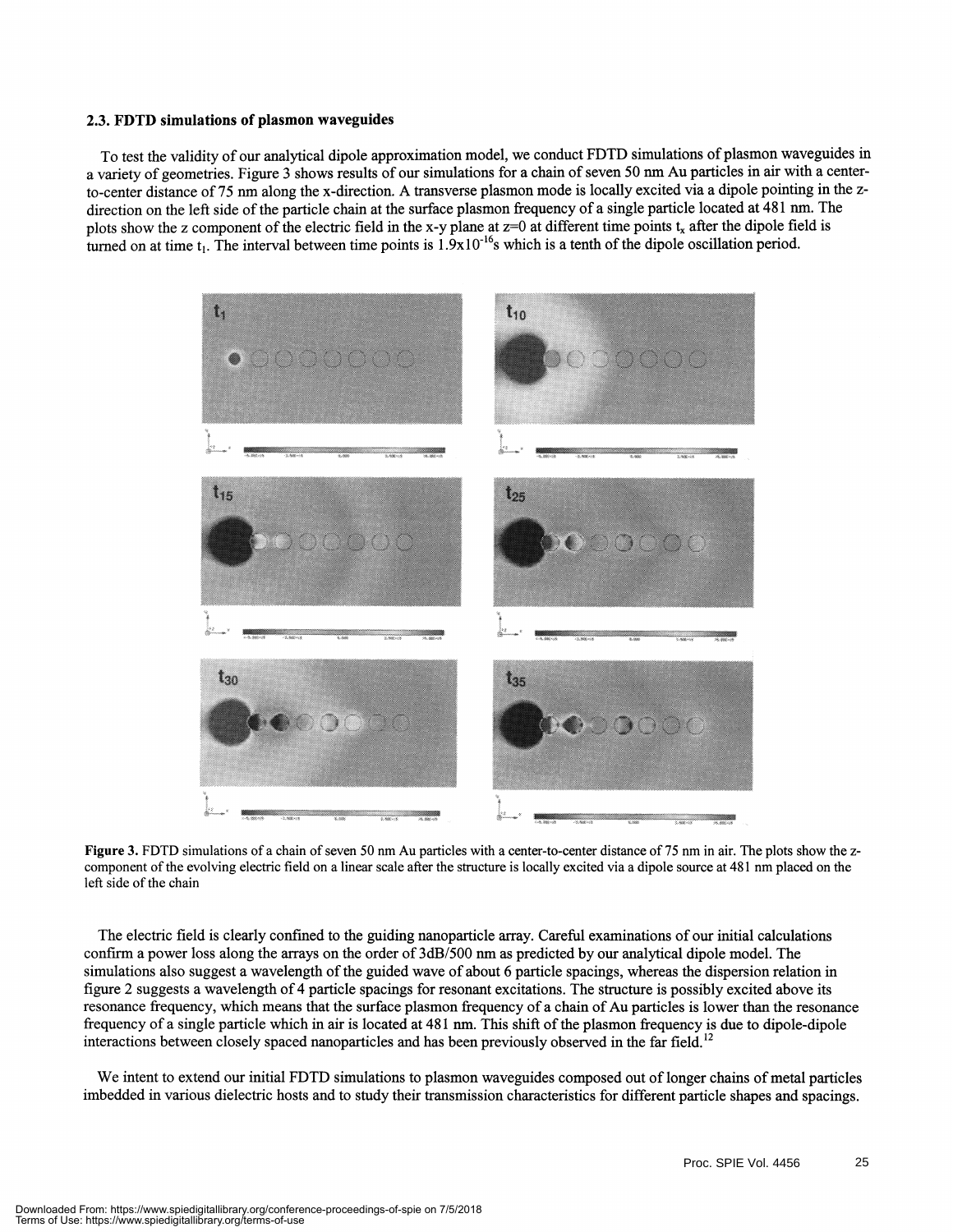#### 3. Fabrication of plasmon waveguides and experimental setup

#### 3.1. Fabrication of plasmon waveguides

Since the position and width of the surface plasmon resonance of metal nanoparticles depend on their shape and size, the applied fabrication methods should produce a narrow size distribution of the individual particles. Furthermore, a regular particle spacing is crucial for the transport properties due to the strong distance dependence of the electromagnetic near field. A distribution in interparticle distances and sizes will lead to wave reflections in the array.

We have fabricated gold nanoparticles with diameters of 50 nm. The gold plasmon resonance is conveniently located around the 514 nm line of an Argon laser for excitation if the structure is deposited on a glass substrate. The center-to-center distance between adjacent particles was chosen to be 3R, where R is the particle radius, to optimize the guiding properties of the structures.<sup>3</sup> We fabricated nanoparticle structures in several geometries using electron beam lithography and liftoff on ITO doped glass. Figure 4a and b show straight nanoparticle arrays each consisting of 80 nanoparticles. The individual arrays are spaced one micron apart to eliminate cross talk. Figure 4c shows a 90 degree corner consisting of 20 nanoparticles in each arm. The SEM pictures confirm a narrow size distribution and a regular spacing of the individual particles which have an almost circular cross section. Figure 4d shows solid Au nanowires which were also fabricated to compare their optical properties to nanoparticle plasmon waveguides.



Figure 4. SEM pictures of nanoscale structures fabricated using electron beam lithography. a) plasmon waveguides consisting of 80 Au nanoparticles. b) 70° tilted view of the same structures, showing that the individual particles are about 50 nm in diameter and have almost circular cross sections. c) 90 degree corner plasmon waveguide. d) solid Au nanowires for comparison with nanoparticle waveguides

#### 3.2. An illumination mode NSOM for excitation and characterization of plasmon waveguides

In order to examine the transport properties of plasmon waveguides for electromagnetic energy, a local excitation of a single nanoparticle in the array is necessary as opposed to the excitation of the array as a whole using broad beam illumination. To accomplish this we want to locally excite the dipole resonance of a single Au particle in our fabricated structures using the tip of an illumination mode NSOM. Figure 5a depicts the basic idea of our experiment. Power transport away from the excited Au nanoparticle is probed via the careful placement of 60 nm latex beads filled with fluorescent dyes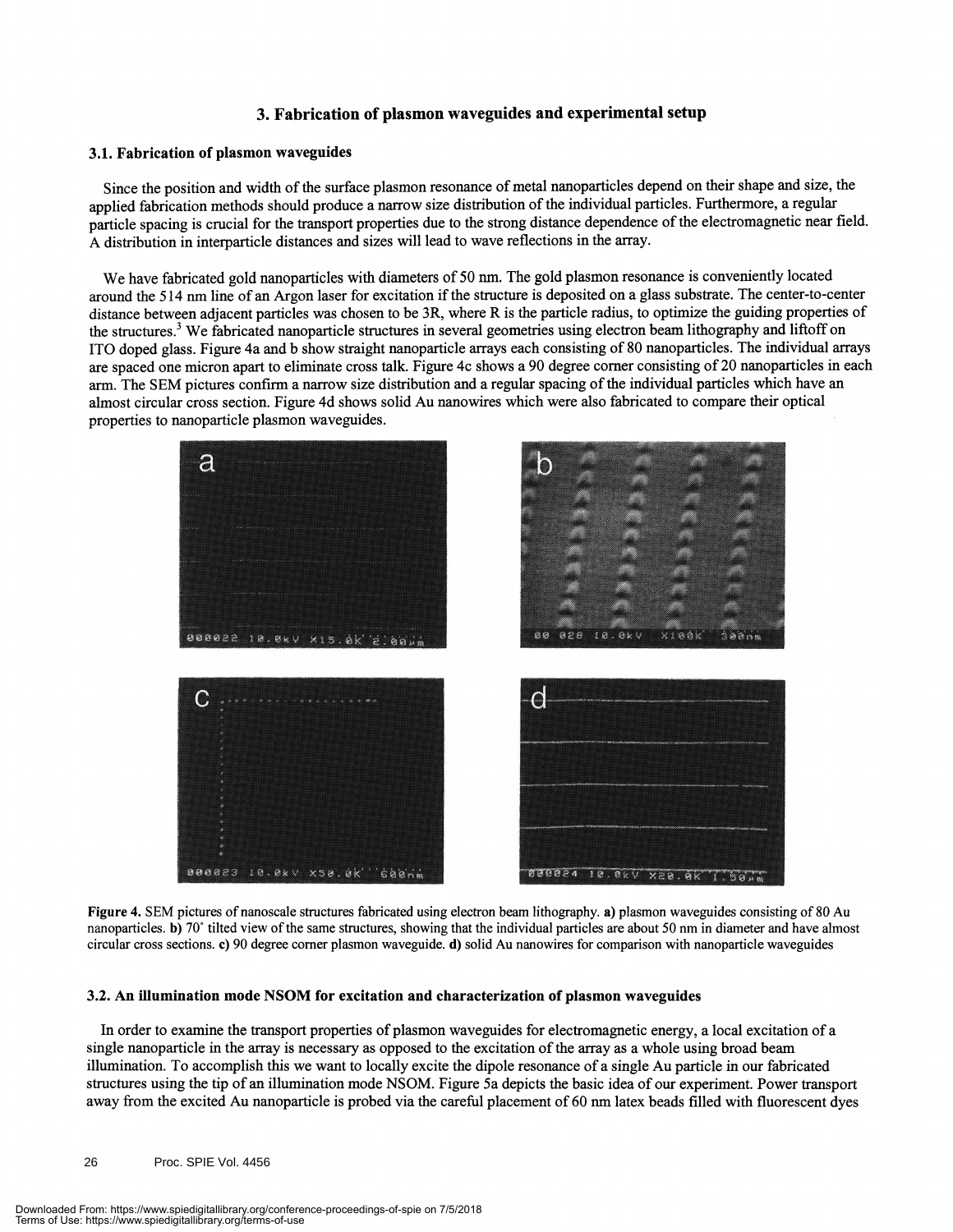in close proximity to the guiding Au structures. The dyes absorb at 520 nm near the plasmon resonance of Au particles and emit radiation at 580 nm, which is detected in the far field. This scheme allows the observation of energy transport properties ofthe plasmon waveguides since energy gets transferred from the illuminating tip to the plasmon waveguide, gets transferred along the nanoparticle structure and finally excites a fluorescent bead placed at a sufficient distance from the excitation source.

We modified a commercially available illumination mode NSOM for fluorescence detection, as depicted in figure Sb. The sample is locally illuminated at 514 nm using an Argon ion laser through a metallized cantilevered NSOM tip with a 50 nm aperture. The transmitted light is collected via a high numerical aperture objective and analyzed via a CCD camera, an avelanche photo diode (APD) or a spectrometer. The whole system is built into an inverted optical microscope. Different filter setups allow for detection of either the scattered laser light or the fluorescence. A beam bounce detection systems and atomic force microscope feedback electronics allow for the simultaneous generation of a topographical image when the tip scans the surface.



Figure 5. a) Schematic of the setup for the characterization of the transport properties of plasmon waveguides. b) Illumination mode NSOM setup

### 4. Initial results of the optical characterization of plasmon waveguides

Figure 6 shows the topography and transmitted laser light NSOM signal obtained by scanning our fabricated nanoscale structures with the NSOM system described in section 3.2. Figure 6a shows the topography of solid 50 nm Au nanowires as the height and the transmitted laser light as the grayscale colors in a combined topography/NSOM 3D plot. The solid nanowires lead to a decrease in the transmitted laser light which is shifted spatially in respect to the height signal but shows the same periodicity. We attribute this shift to illumination under an angle to the direction of normal incidence which is due to the specific tip geometry employed in our setup. Figure 6b shows both the topography and the transmitted laser light NSOM signal of plasmon waveguides consisting of 50 nm Au particles with a center-to-center distance of 75 nm. Individual particles can be resolved in the topographic image even though the tip radius of 50 nm is rather large compared to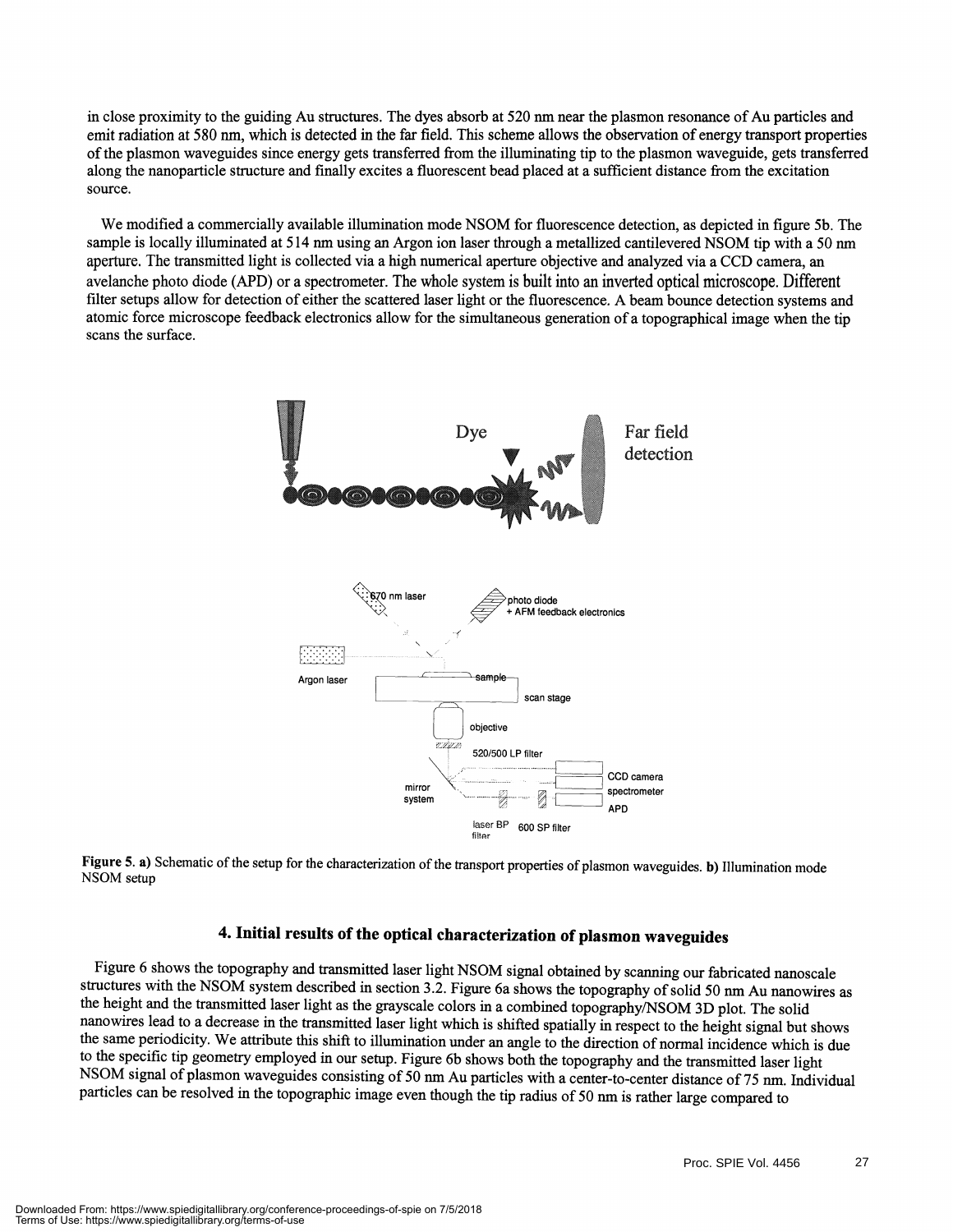conventional silicon AFM cantilevered tips. The topographic image also shows randomly deposited 60 nm latex beads in the proximity of the structure. The NSOM signals shows decreased transmission of illuminating laser light when the tip is above the particle structures, even though the signal-to-noise ratio is not as good as with scans over solid Au nanowires.

A first demonstration of the capabilities of our NSOM system in detecting fluorescent radiation is given in figure 7. Shown is a 3D plot of a scan of plasmon waveguides composed of 50 nm Au particles with a center-to-center distance of 75 nm as discussed above. The scan area includes 10 waveguides separated by 1 micron. The topography ofthe 3D plot shows the height signal with an imaging artifact in the center of the plot. The grayscale shows the intensity of the fluorescence signal detected using an avalanche photo diode when the area is illuminated at 514 nm using a 50 nm NSOM tip. The fluorescence ofrandomly deposited dye particles in the rear ofthe picture next to a waveguide can be clearly discerned. Yet no fluorescent signal is detected when the NSOM tip is located on top of the nanoparticle array. This could be attributed to the fact that the dye particles are not close enough to the waveguide in order to allow for energy transfer. Nonetheless this experiment shows that our envisioned experiment discussed above should be possible with our system.

We are currently working on an improved deposition method for the fluorescent latex beads which will place them closer to the plasmon waveguides to allow for energy transfer between the Au nanoparticles and the dyes. In particular, we are investigating the possibility to manipulate the latex beads with the tip of an atomic force microscope in order to push them in close proximity to the waveguides. Our combined AFMINSOM system has proven to be capable ofresolving plasmon waveguides and detecting dye fluorescence, so future experiments should provide considerable insight into the transport properties of plasmon waveguides.

#### 4. Conclusion

Plasmon waveguides built up out of arrays of closely spaced noble metal nanoparticles can be used to fabricate nanoscale optical devices with a lateral mode size well below the diffraction limit of visible light. Analytical models in the dipole limit show that the transport of electromagnetic energy takes place at group velocities as high as 10% of the velocity of light for gold or silver nanoparticles. Basic circuits elements such as corners, highly efficient splitters and switches can be realized. FDTD simulations of plasmon waveguides confirm their guiding properties and show transmission losses of about 3 dB/500 nm. Fabrication of plasmon waveguides is possible using electron beam lithography, and their transport properties can be characterized with an illumination mode NSOM. Their subwavelength size and variable geometry make plasmon waveguides promising candidates for future highly integrated optical devices.

#### Acknowledgements

This work was sponsored by the National Science Foundation.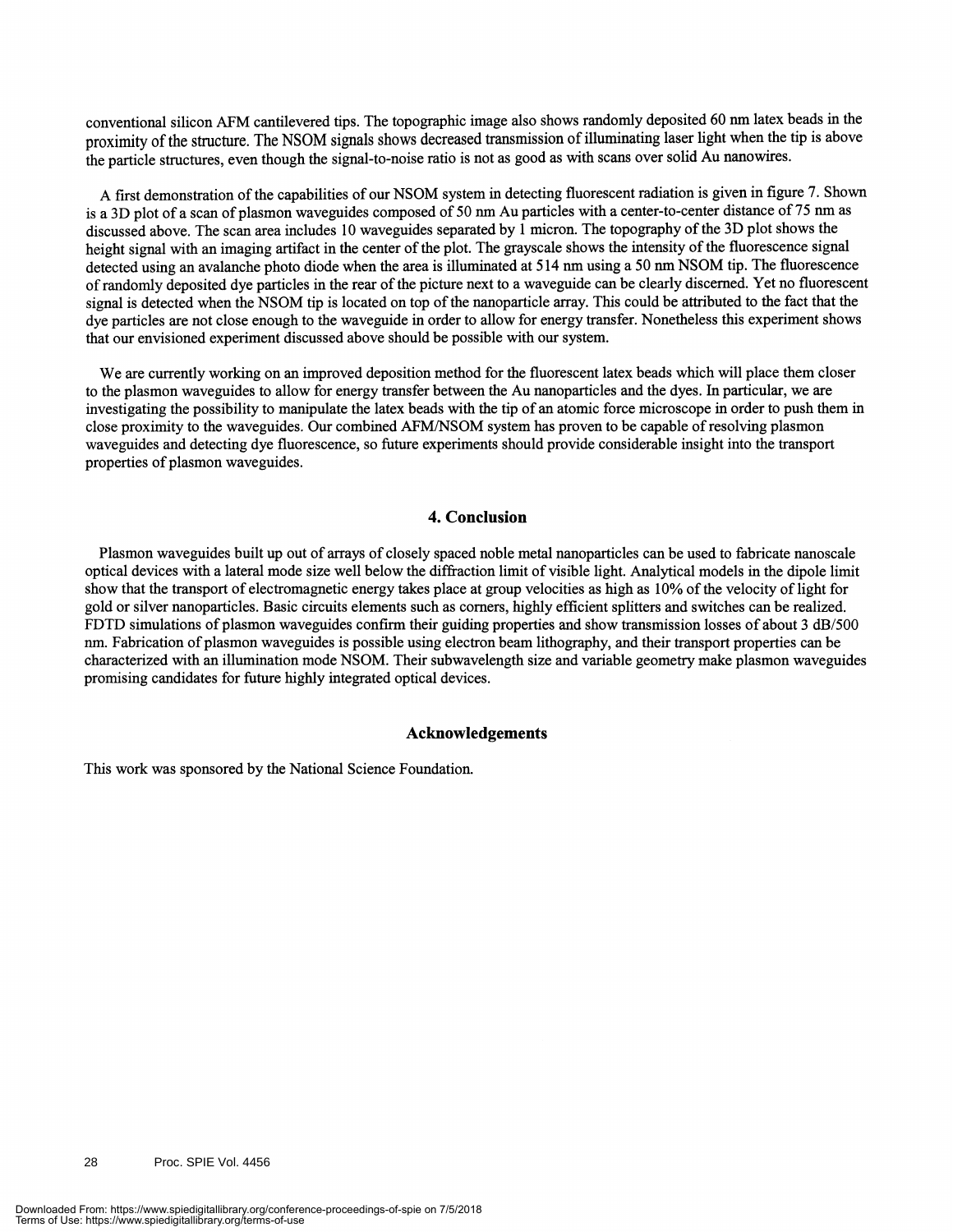

Figure 6. a) Topography and transmitted laser light NSOM signal for 50 nm solid Au nanowires. The grayscale shows the intensity of the transmitted laser light, with reduced transmission at the left side ofeach wire b) Topography and transmitted laser light NSOM signal for straight plasmon waveguides with individual particles spaced 75 nmapart. Individual Au particles can be resolved in the topography image which also shows randomly deposited latex beads in proximity of the nanoparticle structures. The NSOM signal shows reduced transmission of the illuminating laser light at the plasmon waveguide position.



Figure 7. Topography and fluorescent NSOM signal of plasmon waveguides consisting of 50 nm Au particles with fluorescent latex beads in proximity to the structures. A fluorescent signal is detected when the tips scans over the dyes at the rear of the picture.